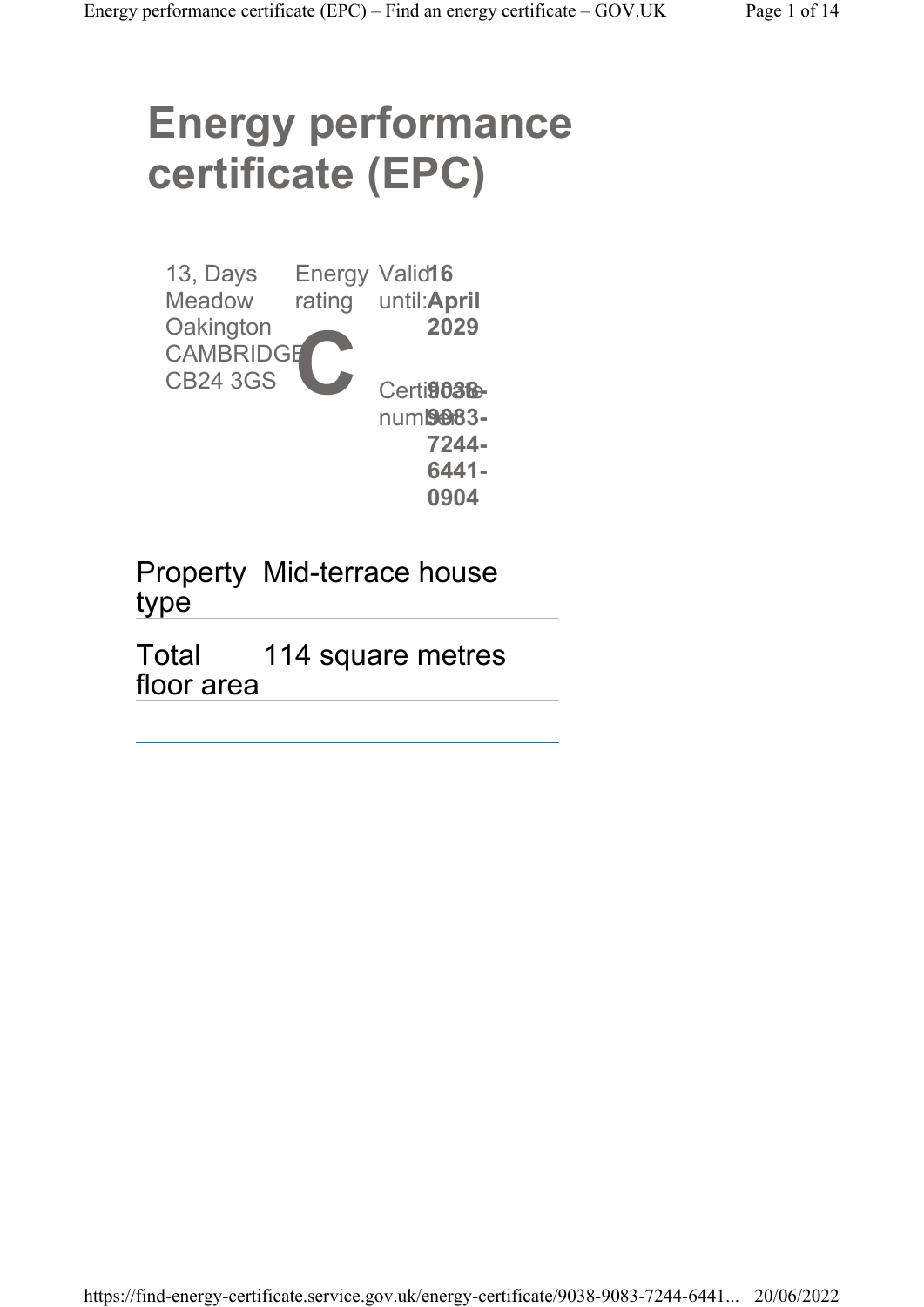## Rules on letting this property

Properties can be rented if they have an energy rating from A to E.

If the property is rated F or G, it cannot be let, unless an exemption has been registered. You can read guidance for landlords on the regulations and **exemptions** (https://www.gov.uk/guidance/domesticprivate-rented-property-minimumenergy-efficiency-standard-landlordguidance).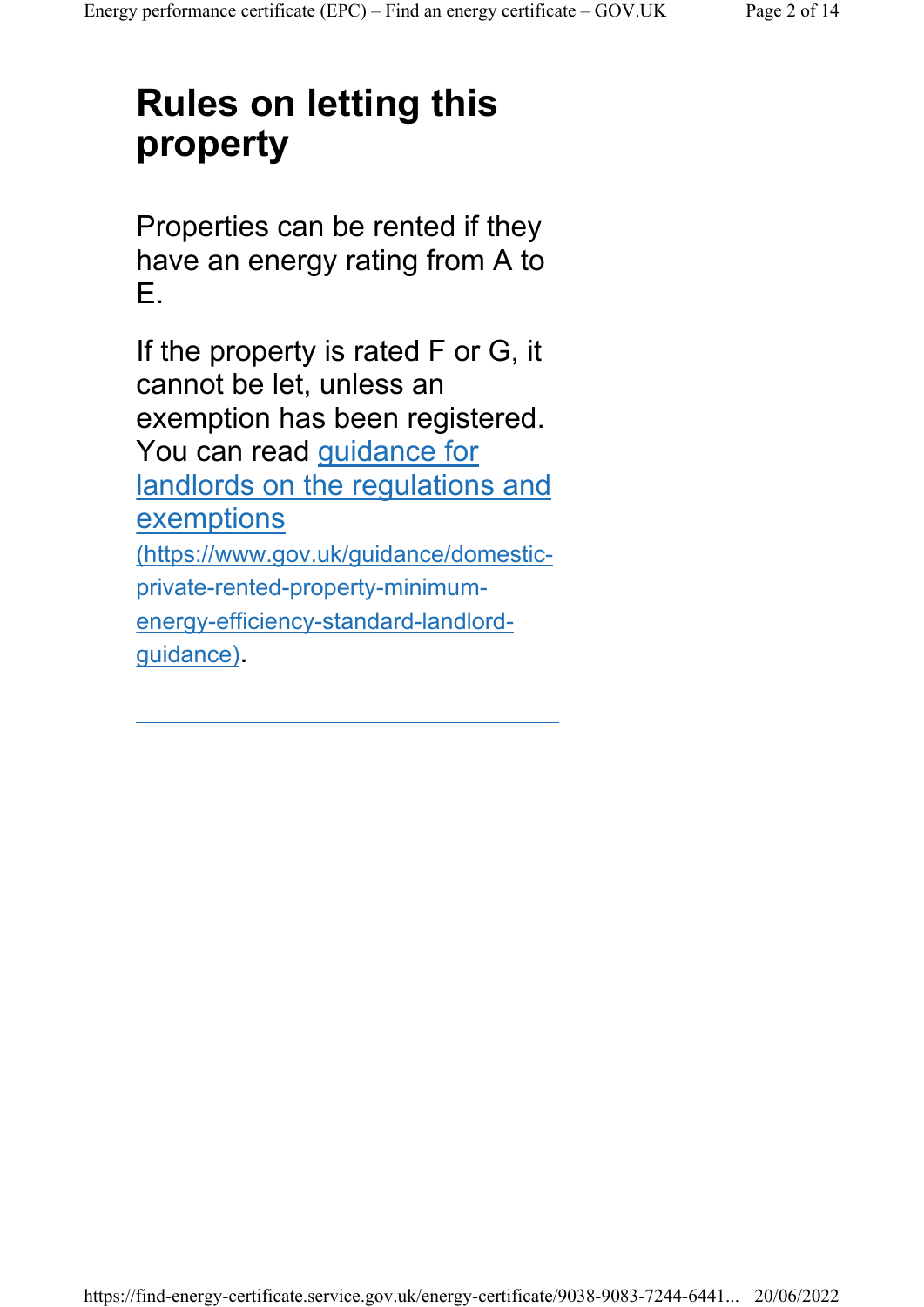### Energy efficiency rating for this property

This property's current energy rating is C. It has the potential to be B.

See how to improve this property's energy performance.



The graph shows this

property's current and potential energy efficiency.

**Properties** are given a rating from A (most efficient) to G (least efficient).

**Properties** are also given a score. The higher the number the lower your fuel bills are likely to be.

For properties in England and Wales:

the average energy rating is D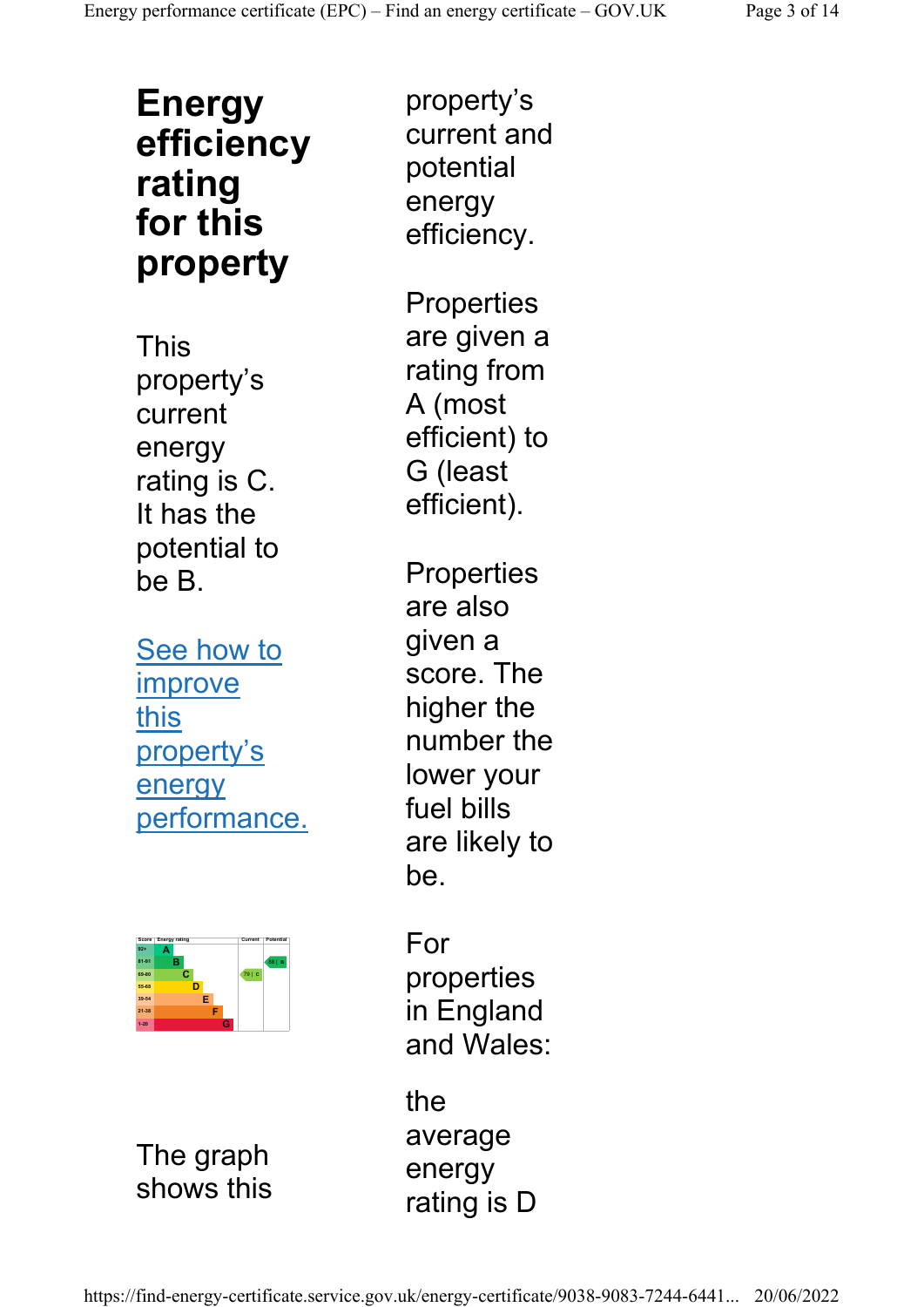the average energy score is 60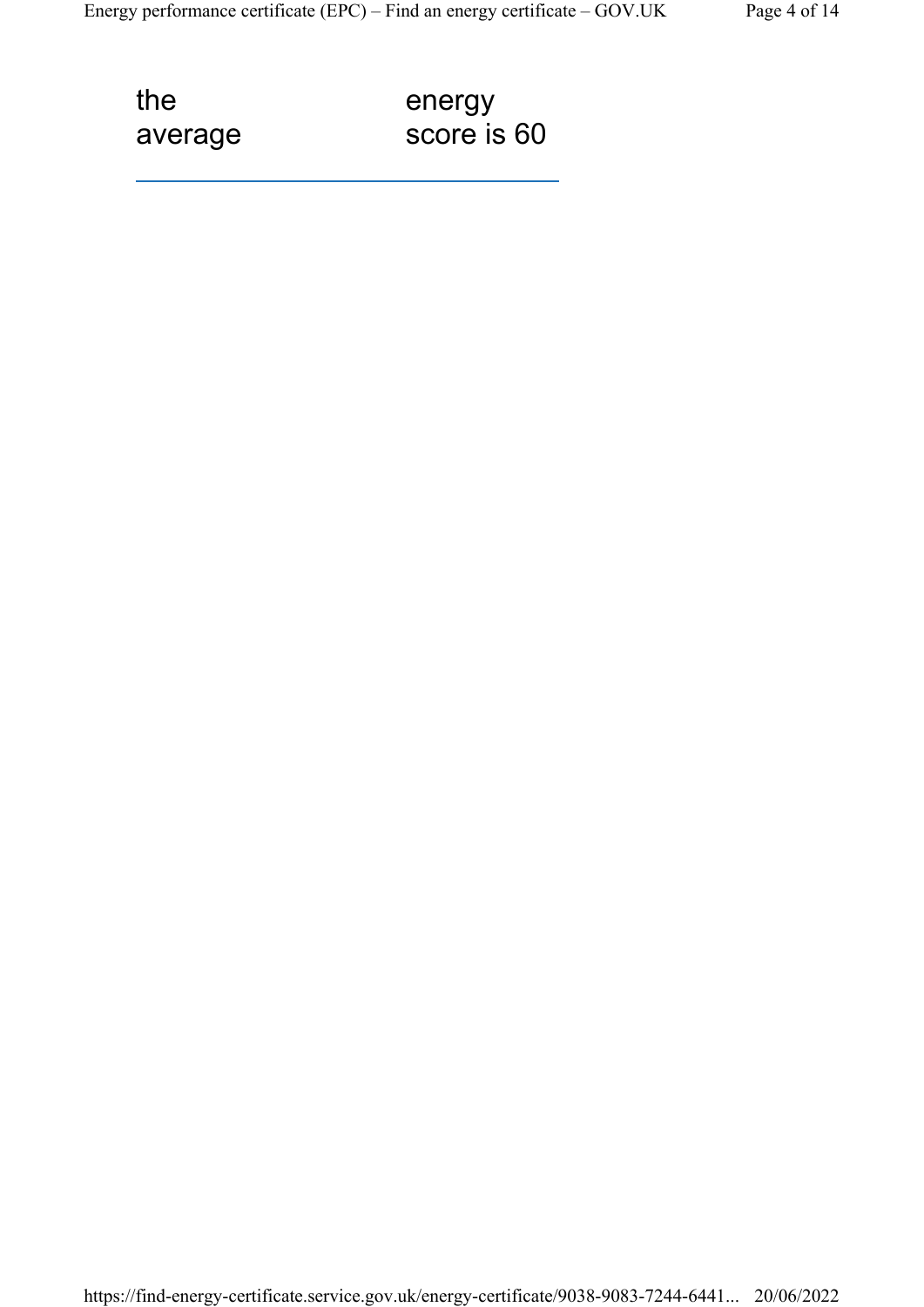## Breakdown of property's energy performance

This section shows the energy performance for features of this property. The assessment does not consider the condition of a feature and how well it is working.

Each feature is assessed as one of the following:

- very good (most efficient)
- good
- average
- poor
- very poor (least efficient)

When the description says "assumed", it means that the feature could not be inspected and an assumption has been made based on the property's age and type.

| <b>Feature</b>          | <b>Description</b>                            | Rating |
|-------------------------|-----------------------------------------------|--------|
| Wall                    | Cavity wall, as built, insulated<br>(assumed) | Good   |
| Roof                    | Pitched, 250 mm loft<br>insulation            | Good   |
| Window                  | Fully double glazed                           | Good   |
| Main heating            | Boiler and radiators, mains<br>gas            | Good   |
| Main heating<br>control | Programmer, room thermostat<br>and TRVs       | Good   |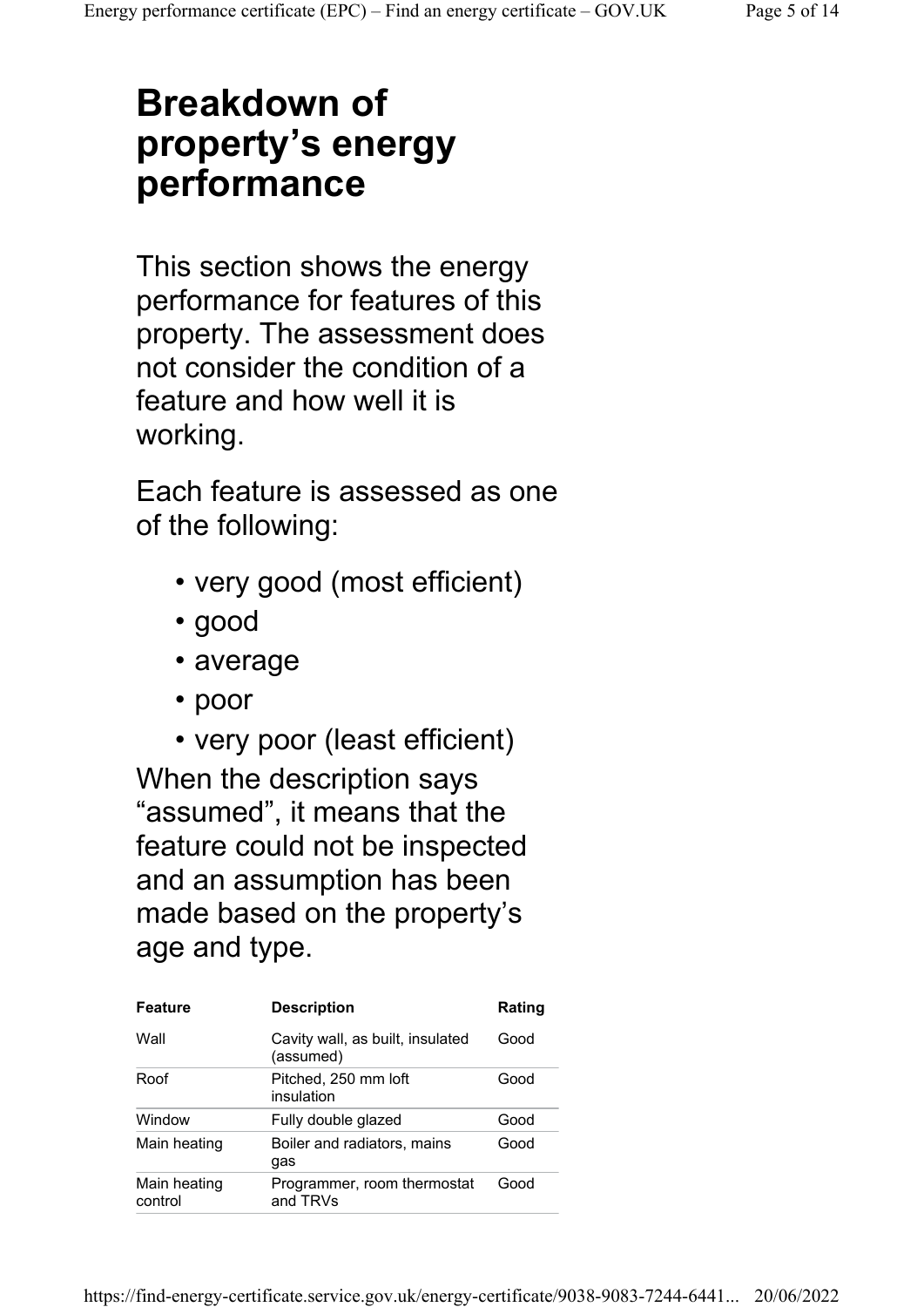| <b>Feature</b>       | <b>Description</b>                          | Rating       |
|----------------------|---------------------------------------------|--------------|
| Hot water            | From main system                            | Good         |
| Lighting             | Low energy lighting in all fixed<br>outlets | Very<br>good |
| Floor                | Suspended, insulated<br>(assumed)           | N/A          |
| Secondary<br>heating | None                                        | N/A          |

#### Primary energy use

The primary energy use for this property per year is 123 kilowatt hours per square metre (kWh/m2).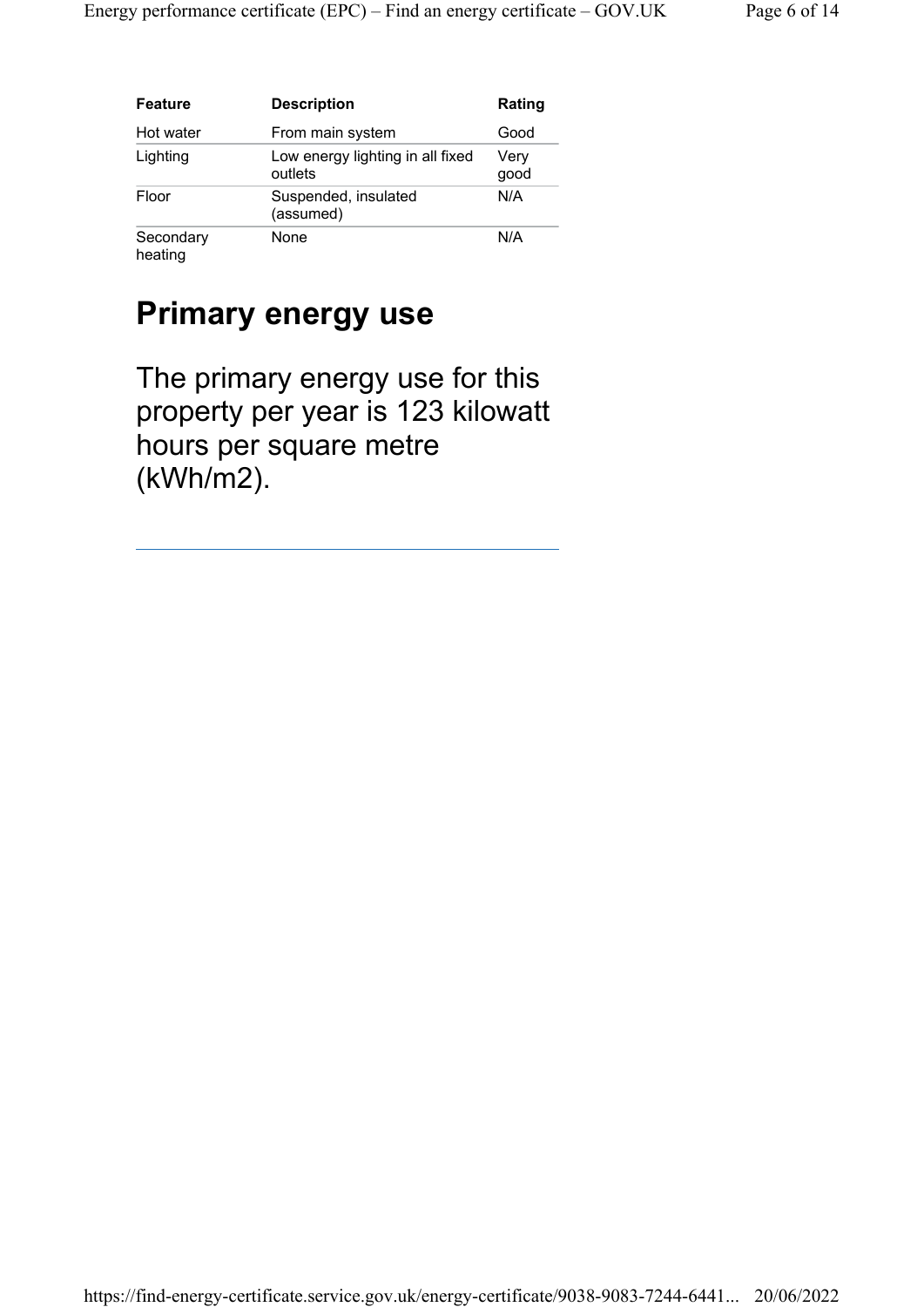| <b>Environmer</b><br>impact                                                                                                                                                 | rated<br>properties.                                                                                                                                                                |
|-----------------------------------------------------------------------------------------------------------------------------------------------------------------------------|-------------------------------------------------------------------------------------------------------------------------------------------------------------------------------------|
| of this<br>property<br>This                                                                                                                                                 | An<br>average to<br>household<br>produces                                                                                                                                           |
| property's<br>current<br>environmental<br>impact<br>rating is C.<br>It has the<br>potential to<br>be B.                                                                     | This<br>property tor<br>produces<br>This<br>property's to<br>potential<br>production                                                                                                |
| Properties<br>are rated in<br>a scale<br>from A to G<br>based on<br>how much<br>carbon<br>dioxide<br>(CO2) they<br>produce.<br>Properties<br>with an A<br>rating<br>produce | By making<br>the<br><u>recommend</u><br>changes,<br>you could<br>reduce this<br>property's<br>CO2<br>emissions<br>by 1.2<br>tonnes per<br>year. This<br>will help to<br>protect the |
| less CO2<br>than G                                                                                                                                                          | environmen                                                                                                                                                                          |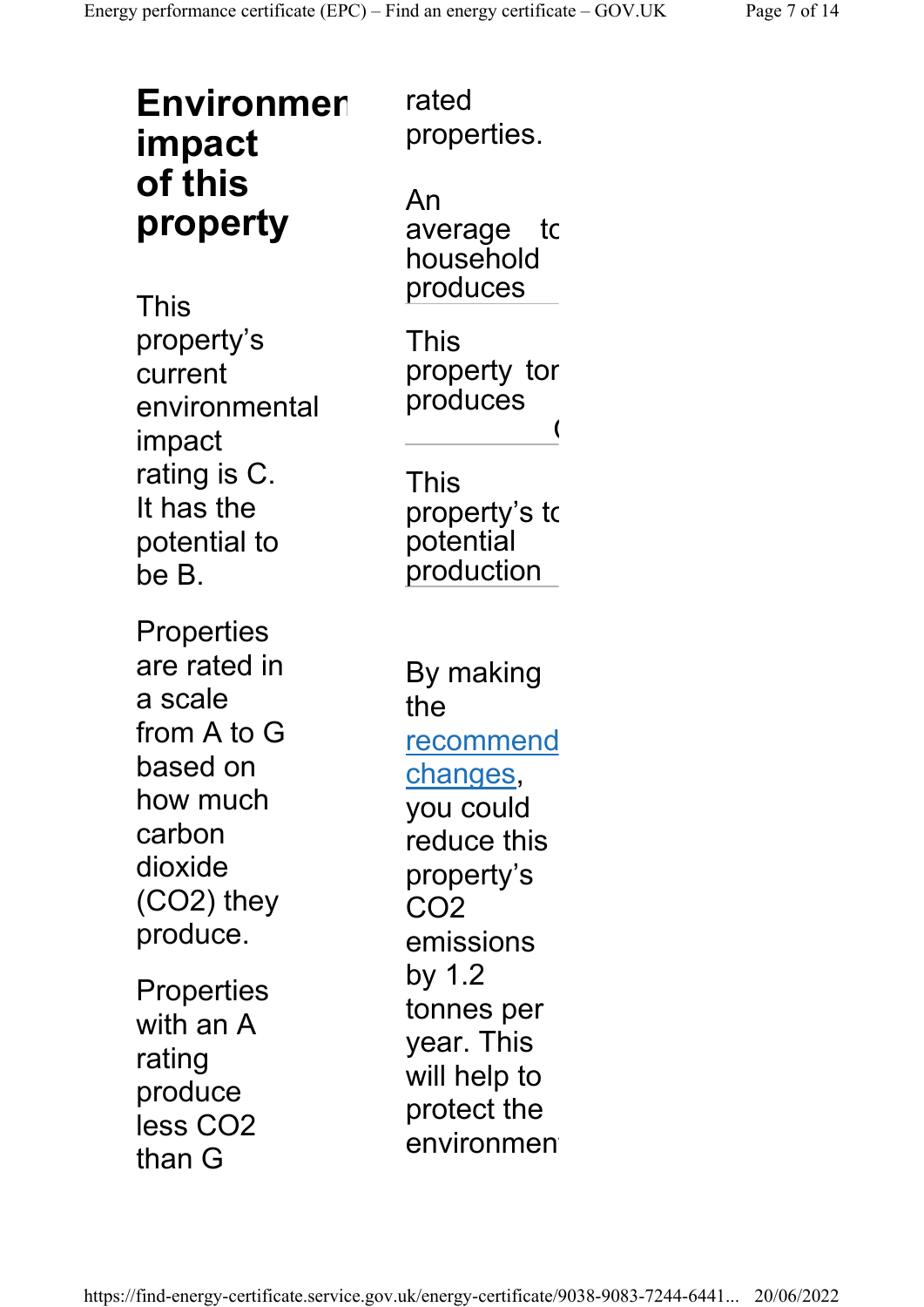Environmental impact ratings are based on assumptions about average occupancy and energy

use. They may not reflect how energy is consumed by the people living at the property.

## Improve this property's energy performance

By following our step by step recommendations you could reduce this property's energy use and potentially save money.

Carrying out these changes in order will improve the property's energy rating and score from C (79) to B (88).

| <b>Step</b>                     | <b>Typical</b><br>installation cost | <b>Typical yearly</b><br>saving |
|---------------------------------|-------------------------------------|---------------------------------|
| 1. Solar water<br>heating       | £4.000 - £6.000                     | £33                             |
| 2. Solar<br>photovoltaic panels | £5.000 - £8.000                     | £312                            |

#### Paying for energy improvements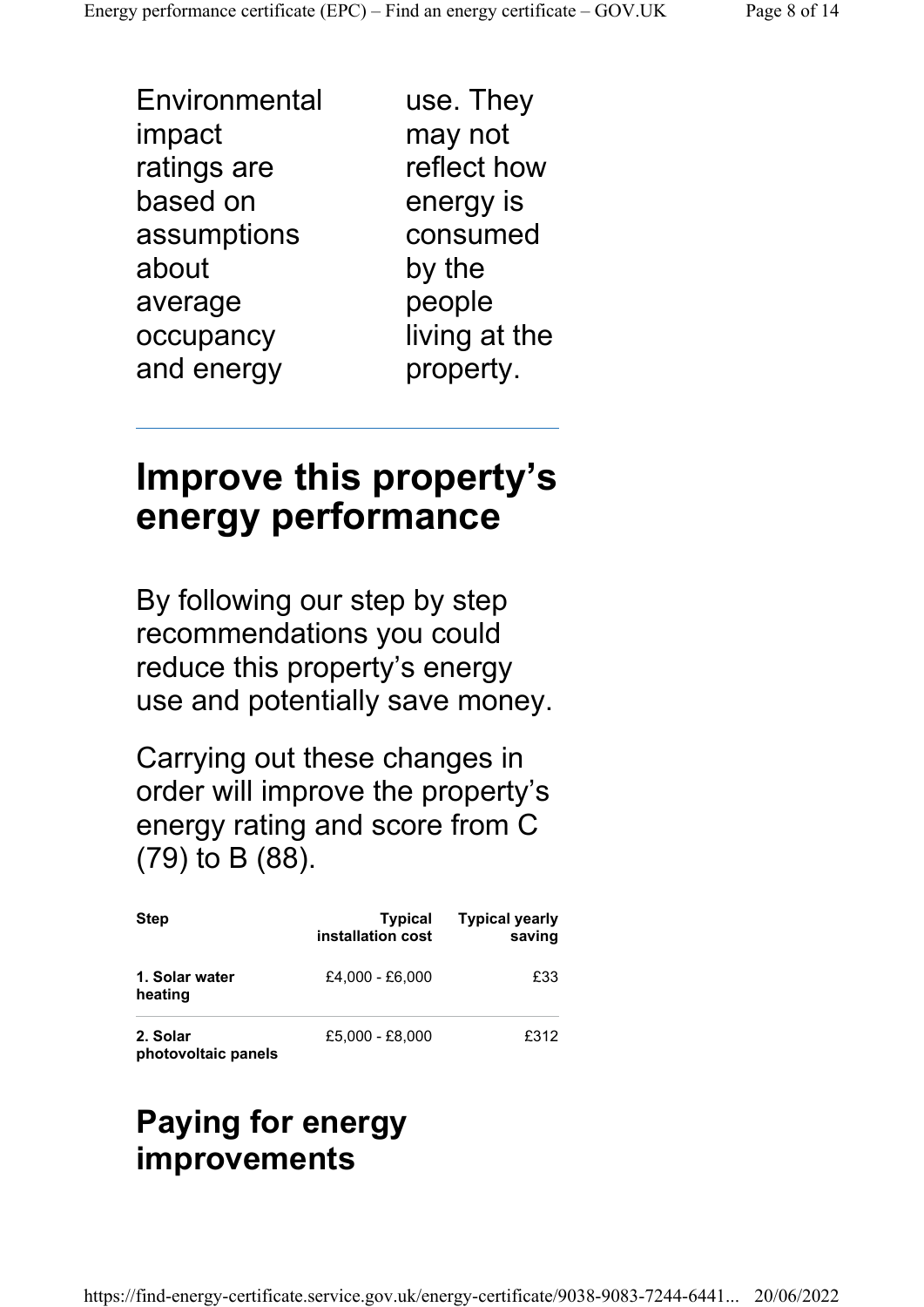Find energy grants and ways to save energy in your home. (https://www.gov.uk/improve-energyefficiency)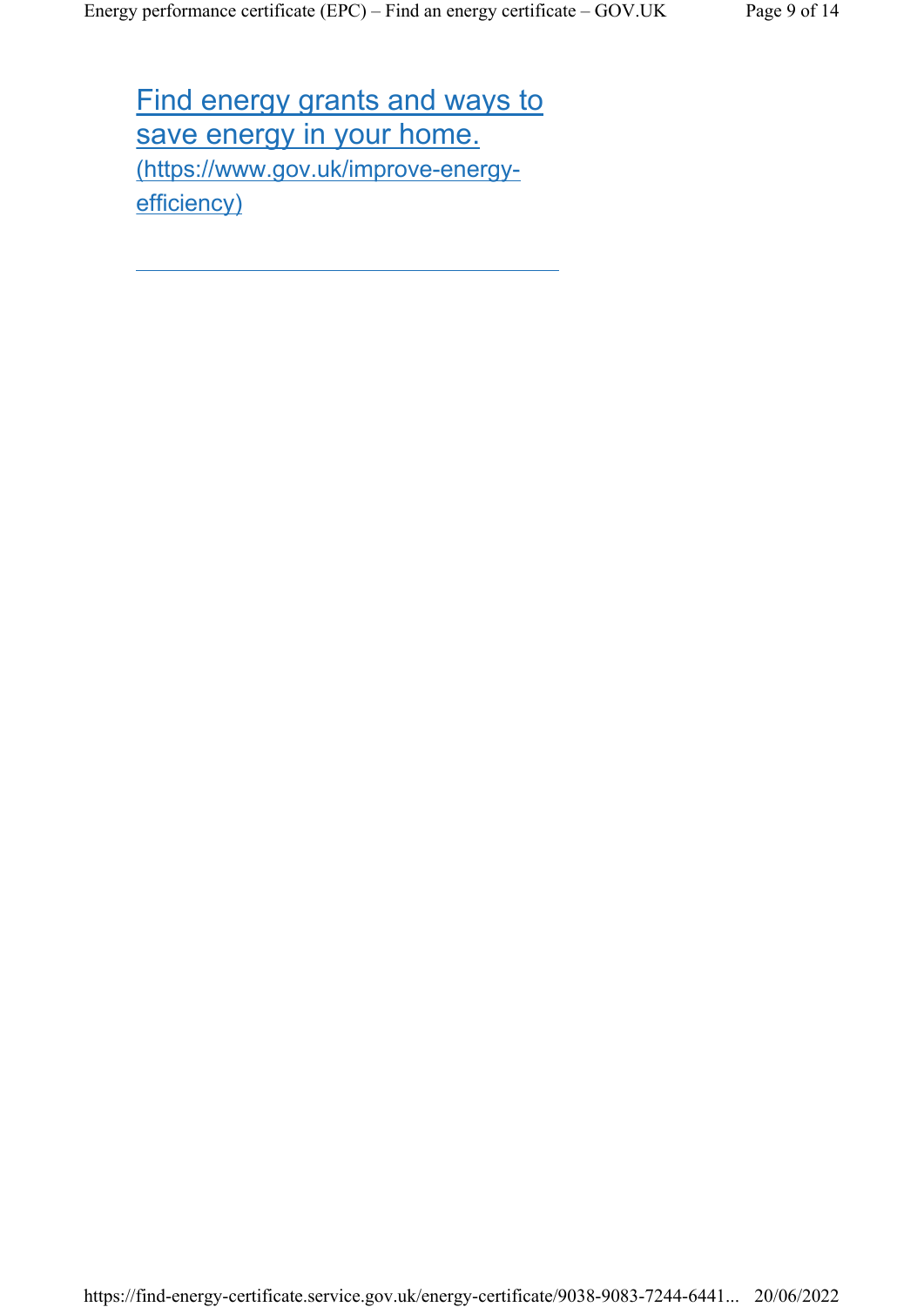Estimated energy use and potential savings

Estimated£585 yearly energy cost for this property

Potential£33 saving

The estimated cost shows how much the average household would spend in this property for heating, lighting and hot water. It is not based on

how energy is used by the people living at the property. The potential saving shows how much money you could save if you complete each recommend step in order. For advice on how to reduce your energy bills visit Simple **Energy** Advice

(https://www.si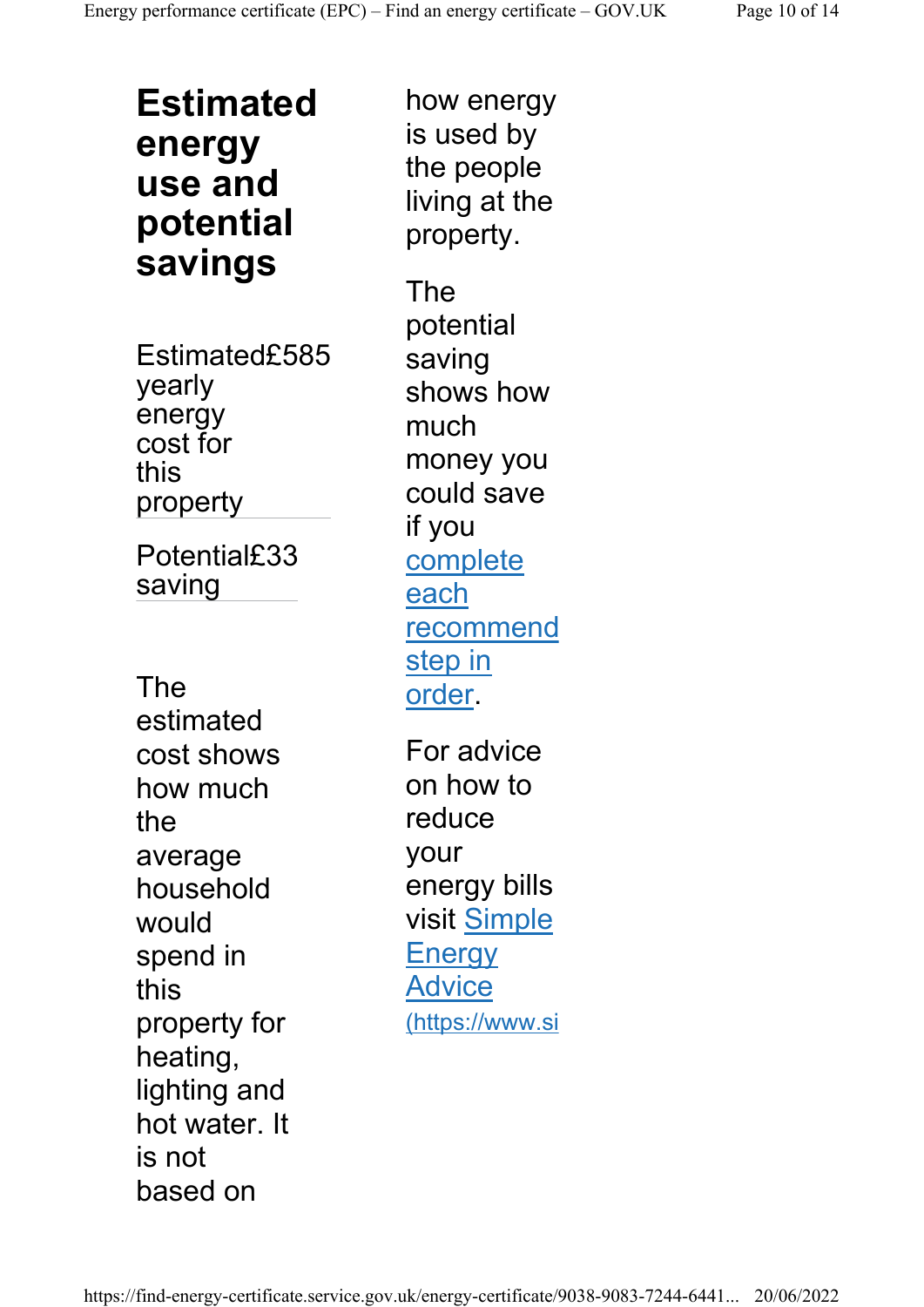#### **Heating** use in this property

Heating a property usually makes up the majority of energy costs.

**Estimated** energy used to heat this property Type of heating Estimated energy used

Space heating per year 5999 kWh Water heating per year 2817 kWh

#### **Potential** energy savings by installing insulation

The assessor did not find any opportunitie to save energy by installing insulation in this property.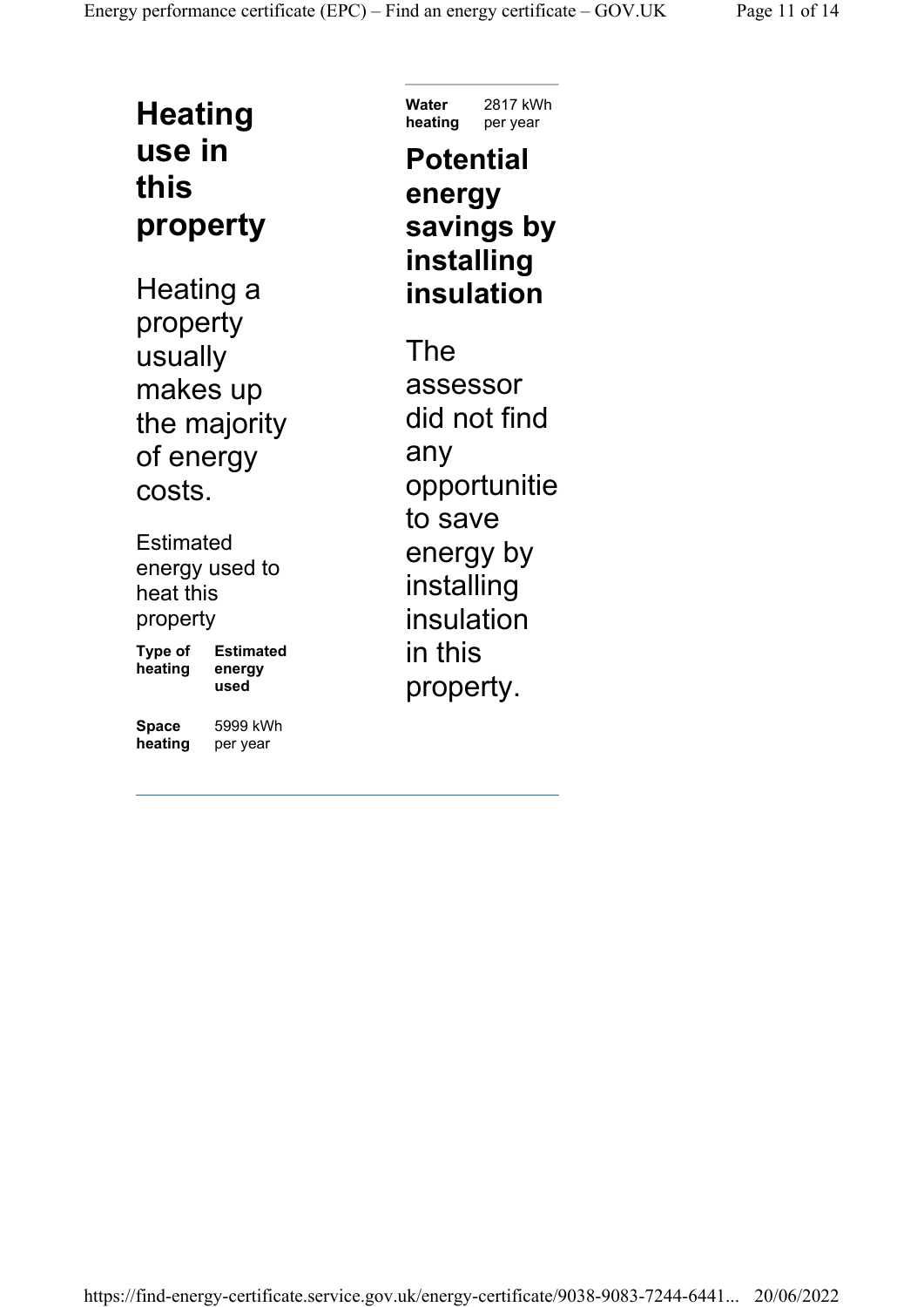## Contacting the assessor and accreditation scheme

This EPC was created by a qualified energy assessor.

If you are unhappy about your property's energy assessment or certificate, you can complain to the assessor directly.

If you are still unhappy after contacting the assessor, you should contact the assessor's accreditation scheme.

Accreditation schemes are appointed by the government to ensure that assessors are qualified to carry out EPC assessments.

#### Assessor contact details

| Assessor's | <b>Ashley Carter</b> |
|------------|----------------------|
| name       |                      |
| Telephone  | 01223979001          |
| Email      | scot.philp@char      |

#### Accreditation scheme contact details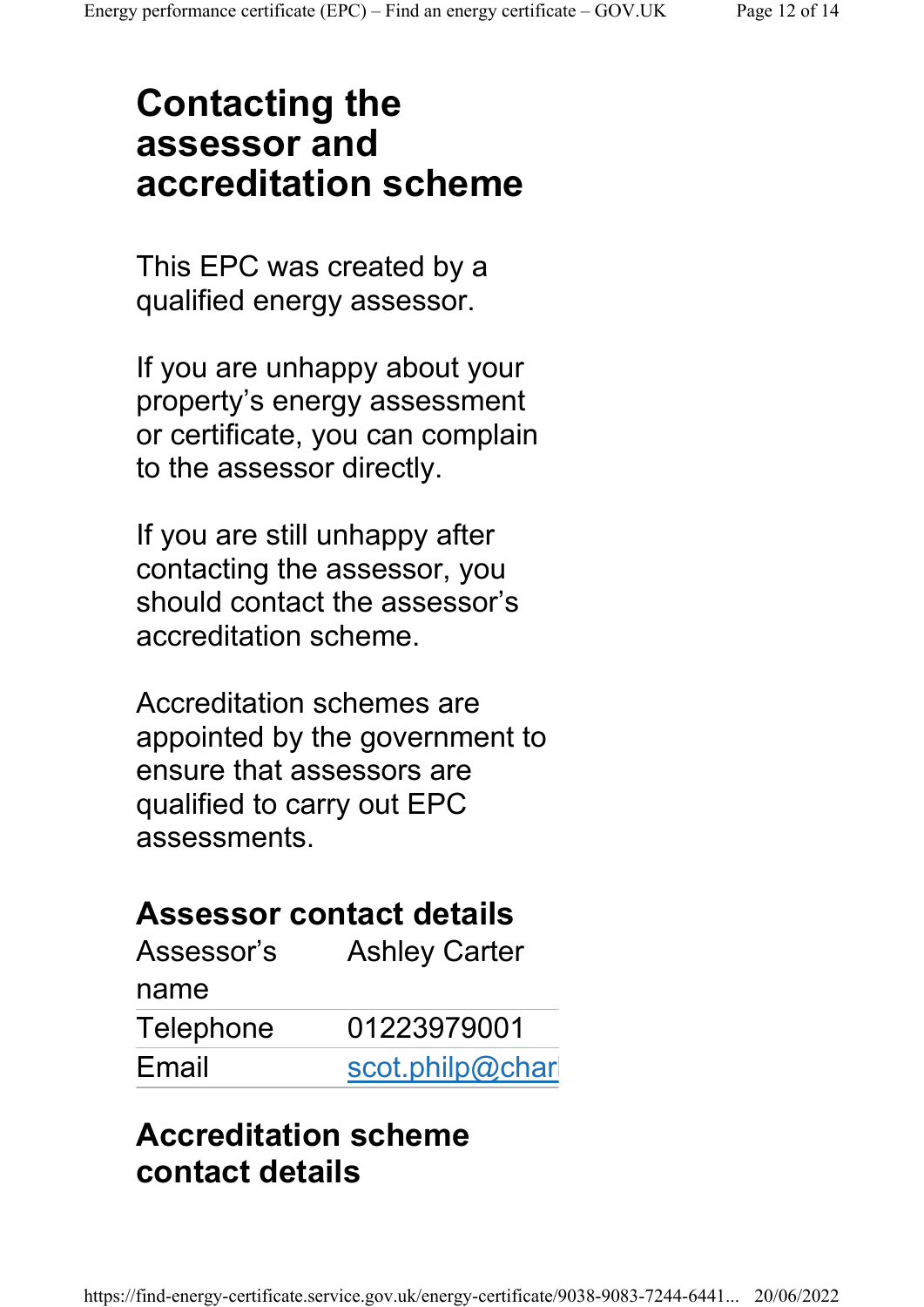| Accreditation<br>scheme<br>Assessor ID<br><b>Telephone</b><br>Email             | Elmhurst<br>Energy | Systems Ltd<br>EES/021985<br>01455 883 250<br>enquiries@elmh                                                                                                                                                                                                                                           |
|---------------------------------------------------------------------------------|--------------------|--------------------------------------------------------------------------------------------------------------------------------------------------------------------------------------------------------------------------------------------------------------------------------------------------------|
| <b>Assessment details</b><br>Assessor's<br>declaration<br>Date of<br>assessment |                    | No related party<br>17 April 2019                                                                                                                                                                                                                                                                      |
| Date of<br>certificate                                                          |                    | 17 April 2019                                                                                                                                                                                                                                                                                          |
| Type of<br>assessment                                                           | <b>RdSAP</b>       | <b>RdSAP</b><br>(Reduced<br>data<br>Standard<br>Assessmen<br>Procedure)<br>a method<br>used to<br>assess and<br>compare the<br>energy and<br>environmen<br>performanc<br>of propertie<br>in the UK. It<br>uses a site<br>visit and<br>survey of th<br>property to<br>calculate<br>energy<br>performanc |